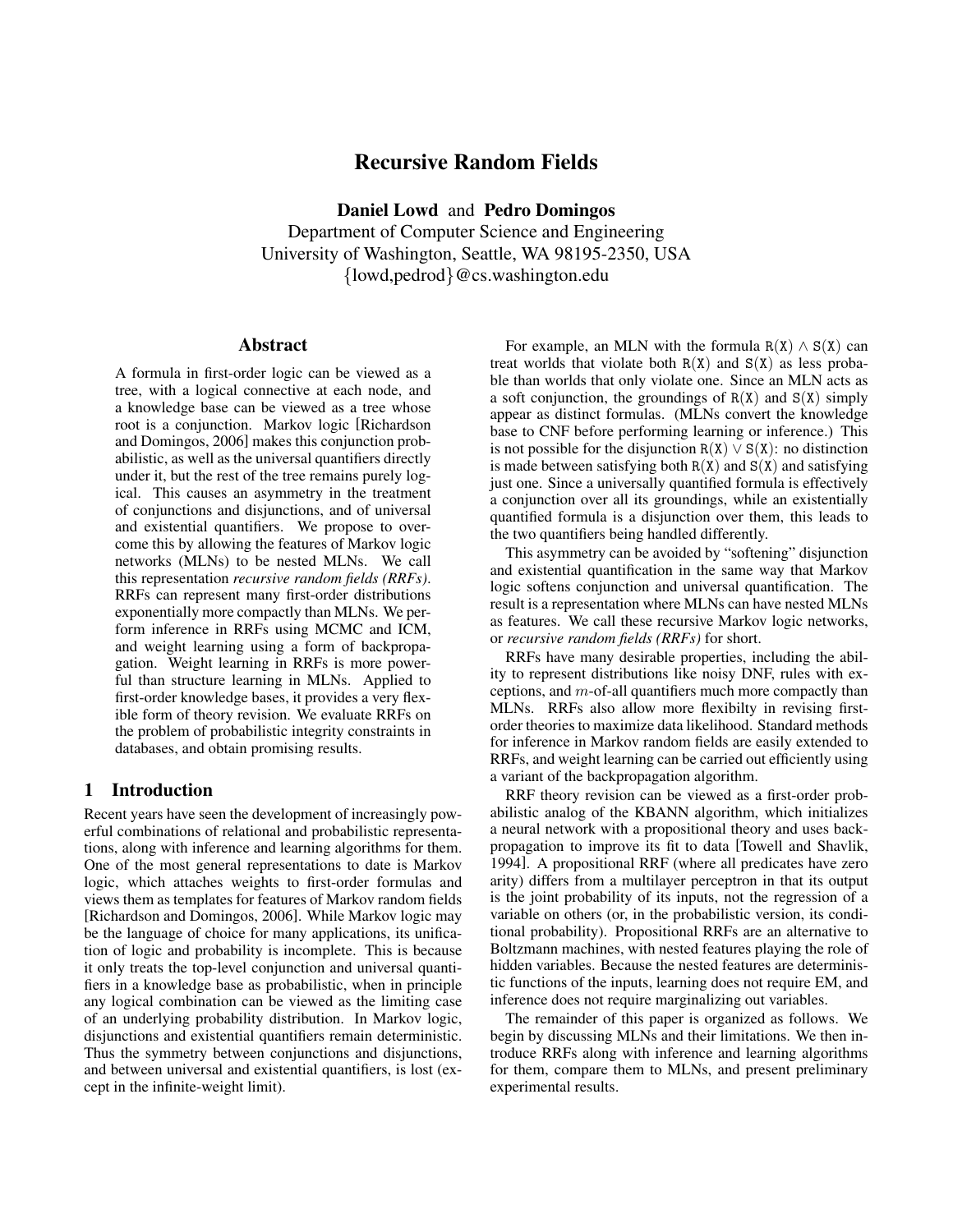#### 2 Markov Logic Networks

A Markov logic network (MLN) consists of a set of first-order formulas and weights,  $\{(w_i, f_i)\}\$ , that serve as a template for constructing a Markov random field. Each feature of the Markov random field is a grounding of one of the formulas. The joint probability distribution is therefore:

$$
P(\mathbf{X} = \mathbf{x}) = \frac{1}{Z} \exp\left(\sum_{i} w_i n_i(\mathbf{x})\right)
$$

where  $n_i$  is the number of true groundings of the *i*th formula given this assignment, and  $Z$  is a normalization constant so that the probabilities of all worlds sum to one. Richardson and Domingos [2006] show that, in finite domains, this generalizes both first-order logic and Markov random fields.

Another way to think about a Markov logic network is as a "softening" of a deterministic knowledge base. A first-order knowledge base can be represented as a conjunction of all groundings of all of its formulas. MLNs relax this conjunction by allowing worlds that violate formulas, but assigning a per-grounding penalty for each violated formula. Worlds that violate many formulas are therefore possible, but less likely than those that violate fewer. In this way, inconsistent knowledge bases can still be useful.

However, while MLNs soften conjunctions and universals, disjunctions and existentials remain deterministic. Just as in MLNs the probability of a world decreases gradually with the number of false groundings of a universally quantified formula, so the probability should increase gradually with the number of true groundings of an existentially quantified formula. RRFs accomplish this.

## 3 Recursive Random Fields

A recursive random field (RRF) is a log-linear model in which each feature is either an observable random variable or the output of another recursive random field. To build up intuition, we first describe the propositional case, then generalize it to the more interesting relational case. A concrete example is given in Section 3.3, and illustrated in Figure 1.

#### 3.1 Propositional RRFs

While our primary goal is solving relational problems, RRFs may be interesting in propositional domains as well. Propositional RRFs extend Markov random fields and Boltzmann machines in the same way multilayer perceptrons extend single-layer ones. The extension is very simple in principle, but allows RRFs to compactly represent important concepts, such as  $m$ -of-n. It also allows RRFs to learn features via weight learning, which could be more effective than current feature-search methods for Markov random fields.

The probability distribution represented by a propositional RRF is as follows:

$$
P(\mathbf{X} = \mathbf{x}) = \frac{1}{Z_0} \exp\left(\sum_i w_i f_i(\mathbf{x})\right)
$$

where  $Z_0$  is a normalization constant, to ensure that the probabilities of all possible states x sum to 1. What makes this different from a standard Markov random field is that the features can be built up from other subfeatures to an arbitrary number of levels. Specifically, each feature is either:

$$
f_i(\mathbf{x}) = x_j \text{ (base case), or}
$$

$$
f_i(\mathbf{x}) = \frac{1}{Z_i} \exp\left(\sum_j w_{ij} f_j(\mathbf{x})\right) \text{ (recursive case)}
$$

In the recursive case, the summation is over all features  $f_i$ referenced by the "parent" feature  $f_i$ . A child feature,  $f_j$ , can appear in more than one parent feature, and thus an RRF can be viewed as a directed acyclic graph of features. The attribute values are at the leaves, and the probability of their configuration is given by the root. (Note that the probabilistic graphical model represented by the RRF is still undirected.)

Since the overall distribution is simply a recursive feature, we can also write the probability distribution as follows:

$$
P(\mathbf{X} = \mathbf{x}) = f_0(\mathbf{x})
$$

Except for  $Z_0$  (the normalization of the root feature,  $f_0$ ), the per-feature normalization constants  $Z_i$  can be absorbed into the corresponding feature weights  $w_{ki}$  in their parent features  $f_k$ . Therefore, the user is free to choose any convenient normalization, or even no normalization at all.

It is easy to show that this generalizes Markov random fields with conjunctive or disjunctive features. Each  $f_i$  approximates a conjunction when weights  $w_{ij}$  are very large. In the limit,  $f_i$  will be 1 iff the conjunct is true.  $f_i$  can also represent disjuncts using large negative weights, along with a negative weight for the parent feature  $f_k$ ,  $w_{ki}$ . The negative weight  $w_{ki}$  turns the conjunction into a disjunction just as negation does in De Morgan's laws. However, one can also move beyond conjunction and disjunction to represent  $m$ -of- $n$  concepts, or even more complex distributions where different features have different weights.

Note that features with small absolute weights have little effect. Therefore, instead of using heuristics or search to determine which attributes should appear in which feature, we can include *all* predicates and let weight learning sort out which attributes are relevant for which feature. This is similar to learning a neural network by initializing it with small random values. Since the network can represent any logical formula, there is no need to commit to a specific structure ahead of time. This is an attractive alternative to the traditional inductive methods used for learning MRF features.

An RRF can be seen as a type of multi-layer neural network, in which the node function is exponential (rather than sigmoidal) and the network is trained to maximize joint likelihood. Unlike in multilayer perceptrons, where some random variables are inputs and some are outputs, in RRFs all variables are inputs, and the output is their joint probability. In other ways, an RRF resembles a Boltzmann machine, but with the greater flexibility of multiple layers and learnable using a variant of the back-propagation algorithm. RRFs have no hidden variables to sum out, since all nodes in the network have deterministic values, making inference more efficient.

#### 3.2 Relational RRFs

In the relational case, relations over an arbitrary number of objects take the place of a fixed number of variables. To allow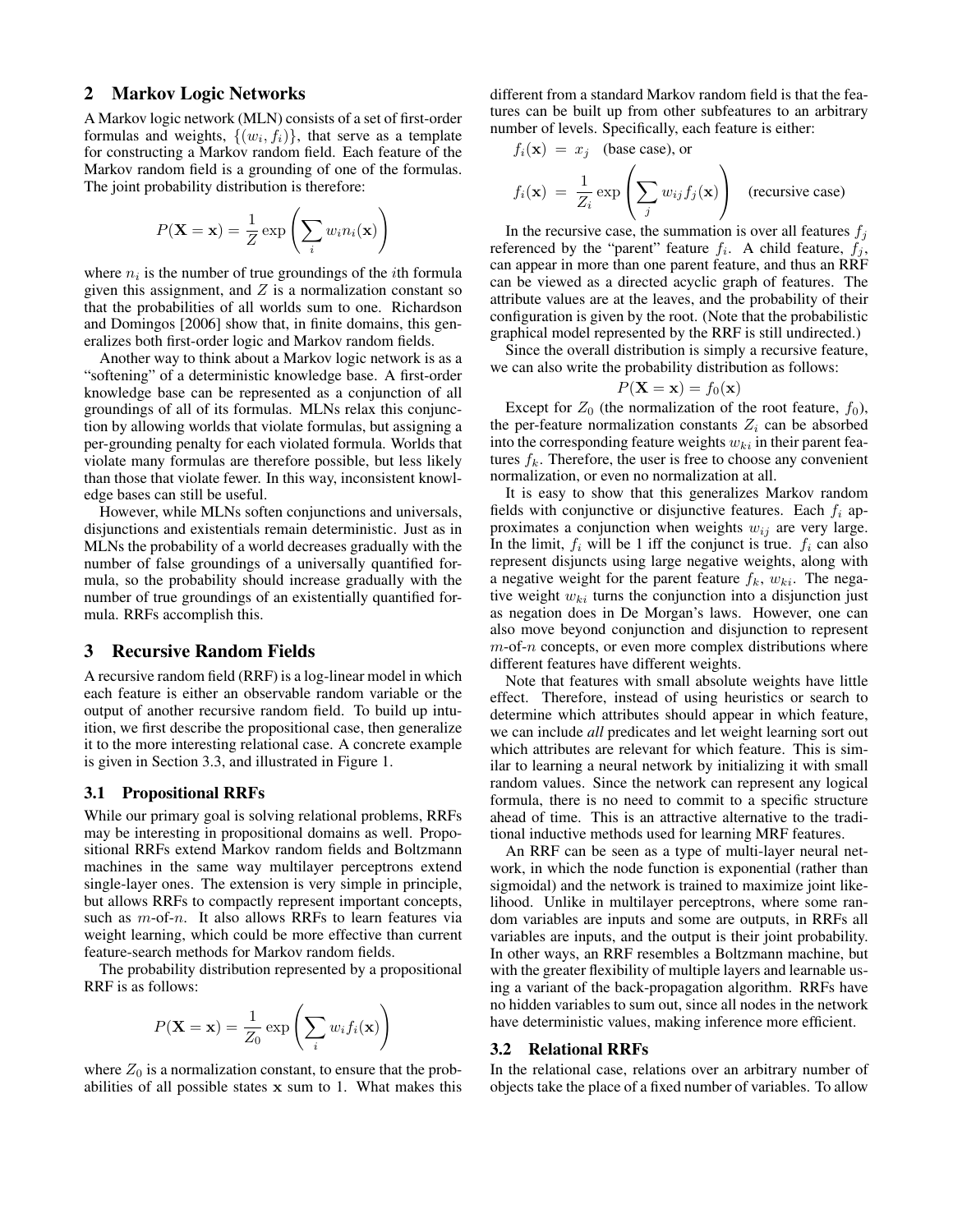parameter tying across different groundings, we use parameterized features, or *parfeatures*. We represent the parameter tuple as a vector,  $\vec{g}$ , whose size depends on the arity of the parfeature. Note that  $\vec{g}$  is a vector of logical variables (i.e., arguments to predicates) as opposed to the random Boolean variables x (ground atoms) that represent a state of the world. We use subscripts to distinguish among parfeatures with different parameterizations, e.g.  $f_{i,\vec{g}}(\mathbf{x})$  and  $f_{i,\vec{g}'}(\mathbf{x})$  represent different groundings of the ith parfeature.

Each RRF parfeature is defined in one of two ways:

$$
f_{i,\vec{\mathbf{g}}}(\mathbf{x}) = \mathbf{R}_{i}(\mathbf{g}_{i_1}, \dots, \mathbf{g}_{i_k}) \text{ (base case)}
$$
  

$$
f_{i,\vec{\mathbf{g}}}(\mathbf{x}) = \frac{1}{Z_i} \exp\left(\sum_j w_{ij} \sum_{\vec{\mathbf{g}}'} f_{j,\vec{\mathbf{g}},\vec{\mathbf{g}}}(\mathbf{x})\right) \text{ (recursive case)}
$$

The base case is straightforward: it simply represents the truth value of a ground relation (as specified by x). There is one such grounding for each possible combination of parameters (arguments) of the parfeature. The recursive case sums the weighted values of all child parfeatures. Each parameter g<sup>i</sup> of a child parfeature is either a parameter of the parent feature ( $g_i \in \vec{g}$ ) or a parameter of a child feature that is summed out and does not appear in the parent feature ( $g_i \in \vec{g'}$ ). (These  $\vec{g'}$  parameters are analogous to the parameters that appear in the body but not the head of a Horn clause.) Just as sums of child features act as conjunctions, the summations over  $g<sup>7</sup>$ parameters act as universal quantifiers with Markov logic semantics. In fact, these generalized quantifiers can represent  $m$ -of-all concepts, just as the simple feature sums can represent *m*-of-*n* concepts.

The relational version of a recursive random field is therefore defined as follows:

$$
P(\mathbf{X} = \mathbf{x}) = f_0(\mathbf{x})
$$

where **X** is the set of all ground relations (e.g.,  $R(A, B)$ ,  $S(A)$ ), x is an assignment of truth values to ground relations, and  $f_0$ is the root recursive parfeature (which, being the root, has no parameters). Since  $f_0$  is a recursive parfeature, it is normalized by the constant  $Z_0$  to ensure a valid probability distribution. (As in the propositional case, all other  $Z_i$ 's can be absorbed into the weights of their parent features, and may therefore be normalized in any convenient way.)

Any relational RRF can be converted into a propositional RRF by grounding all parfeatures and expanding all summations. Each distinct grounding of a parfeature becomes a distinct feature, but with shared weights.

### 3.3 RRF Example

To clarify these ideas, let us take the example knowledge base from Richardson and Domingos [2006]. The domain consists of three predicates:  $Smokes(g)$  (g is a smoker);  $Cancer(g)$ (g has cancer); and  $Friends(g, h)$  (g is a friend of h). We abbreviate these predicates as  $Sm(g)$ ,  $Ca(g)$ , and  $Fr(g, h)$ , respectively.

We wish to represent three beliefs: (i) smoking causes cancer; (ii) friends of friends are friends (transitivity of friendship); and (iii) everyone has at least one friend who smokes. (The most interesting belief from Richardson and Domingos [2006], that people tend to smoke if their friends do, is omitted here for simplicity.) We demonstrate how to represent these beliefs by first converting them to first-order logic, and then converting to an RRF.

One can represent the first belief, "smoking causes cancer," in first-order logic as a universally quantified implication:  $\forall g.Sm(g) \Rightarrow Ca(g)$ . This implication can be rewritten as a disjunction:  $\neg Sm(g) ∨ Ca(g)$ . From De Morgan's laws, this is equivalent to:  $\neg(\text{Sm}(g) \land \neg \text{Ca}(g))$ , which can be represented as an RRF feature:

$$
f_{1,\mathbf{g}}(\mathbf{x}) = \frac{1}{Z_1} \exp(w_{1,1} \mathrm{Sm}(\mathbf{g}) + w_{1,2} \mathrm{Ca}(\mathbf{g}))
$$

where  $w_{1,1}$  is positive,  $w_{1,2}$  is negative, and the feature weight  $w_{0,1}$  is negative (not shown above). In general, since RRF features can model conjunction and disjunction, any CNF knowledge base can be represented as an RRF. A similar approach works for the second belief, "friends of people are friends."

The first two beliefs are also handled well by Markov logic networks. The key advantage of recursive random fields is in representing more complex formulas. The third belief, "everyone has at least one friend who smokes," is naturally represented by nested quantifiers:  $\forall g. \exists h. Fr(g, h) \land Sm(h).$  This is best represented as an RRF feature that references a secondary feature:

$$
f_{3,g}(\mathbf{x}) = \frac{1}{Z_3} \exp\left(\sum_{\mathbf{h}} w_{3,1} f_{4,g,\mathbf{h}}(\mathbf{x})\right)
$$

$$
f_{4,g,\mathbf{h}}(\mathbf{x}) = \frac{1}{Z_4} \exp(w_{4,1} \mathbf{Fr}(\mathbf{g}, \mathbf{h}) + w_{4,2} \mathbf{Sm}(\mathbf{h}))
$$

Note that in RRFs this feature can also represent a distribution over the number of smoking friends each person has, depending on the assigned weights. It's possible that, while almost everyone has at least one smoking friend, many people have at least two or three. With an RRF, we can actually learn this distribution from data.

This third belief is very problematic for an MLN. First of all, in an MLN it is purely logical: there's no change in probability with the number of smoking friends once that number exceeds one. Secondly, MLNs do not represent the belief efficiently. In an MLN, the existential quantifier is converted to a very large disjunction:

$$
(Fr(g,A) \wedge Sm(A)) \vee (Fr(g,B) \wedge Sm(B)) \vee \cdots
$$

If there are 1000 objects in the database, then this disjunction is over 1000 conjunctions. Further, the MLN will convert this DNF into CNF form, leading to  $2^{1000}$  CNF clauses from each grounding of this rule.

These features define a full joint distribution as follows:

$$
P(\mathbf{X} = \mathbf{x}) = \frac{1}{Z_0} \exp \left( \sum_{\mathbf{g}} w_{0,1} f_{1,\mathbf{g}}(\mathbf{x}) + \sum_{\substack{\mathbf{g}, \mathbf{h}, \mathbf{i} \\ \mathbf{g} \neq 0, 3}} w_{0,2} f_{2,\mathbf{g},\mathbf{h},\mathbf{i}}(\mathbf{x}) \right)
$$

Figure 1 diagrams the first-order knowledge base containing all of these beliefs, along with the corresponding RRF.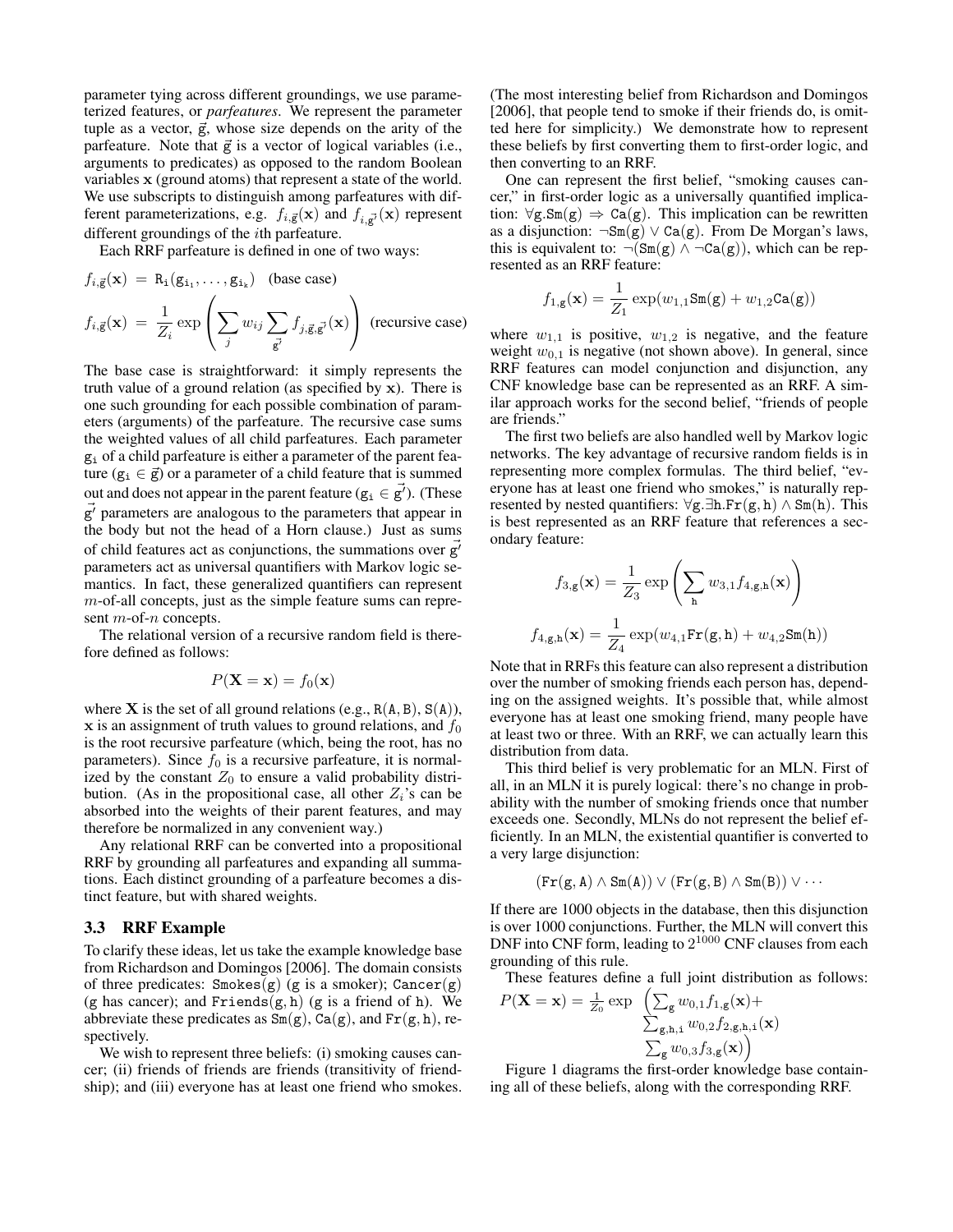

Figure 1: Comparison of first-order logic and RRF structures. The RRF structure closely mirrors that of first-order logic, but connectives and quantifiers are replaced by weighted sums.

## 4 Inference

first-order logic and Markov random fields, exact inference lar Gibbs sampling. This is straightforward: we sample each is intractable. Instead, we use MCMC inference, in particu-Since RRFs generalize MLNs, which in turn generalize finite unknown ground predicate in turn, conditioned on all other ground predicates. The conditional probability of a particular ground predicate may easily be computed by evaluating the relative probabilities when the predicate is true and when it is false.

We speed this up significantly by caching feature sums. When a predicate is updated, it notifies its parents of the change so that only the necessary values are recomputed.

Our current implementation of MAP inference uses iterated conditional modes (ICM) [Besag, 1986], a simple method for finding a mode of a distribution. Starting from a random configuration, ICM sets each variable in turn to its most likely value, conditioned on all other variables. This procedure continues until no single-variable change will further improve the probability. ICM is easy to implement, fast to run, and guaranteed to converge. Unfortunately, it has no guarantee of converging to the most likely overall configuration. Possible improvements include random restarts, simulated annealing, etc.

We also use ICM to find an initial state for the Gibbs sampler. By starting at a mode, we significantly reduce the burnin time and achieve better predictions sooner.

#### 5 Learning

Given a particular RRF structure and initial set of weights, we learn weights using a novel variant of the back-propagation algorithm. As in traditional back-propagation, the goal is to efficiently compute the derivative of the loss function with respect to each weight in the model. In this case, the loss function is not the error in predicting the output variables, but rather the joint log likelihood of all variables. We must also consider the partition function for the root feature,  $Z_0$ . For these computations, we extract the  $1/Z_0$  term from  $f_0$ , and use  $f_0$  refer to the unnormalized feature value.

We begin by discussing the simpler, propositional case. We abbreviate  $f_i(\mathbf{x})$  as  $f_i$  for these arguments. The derivative of the log likelihood with respect to a weight  $w_{ij}$  consists of two terms:

$$
\frac{\partial \log P(\mathbf{x})}{\partial w_{ij}} = \frac{\partial \log (f_0/Z_0)}{\partial w_{ij}} = \frac{\partial \log (f_0)}{\partial w_{ij}} - \frac{\partial \log (Z_0)}{\partial w_{ij}}
$$

The first term can be evaluated with the chain rule:

$$
\frac{\partial \log(f_0)}{\partial w_{ij}} = \frac{\partial \log(f_0)}{\partial f_i} \frac{\partial f_i}{\partial w_{ij}}
$$

From the definition of  $f_i$  (including the normalization  $Z_i$ ):

$$
\frac{\partial f_i}{\partial w_{ij}} = f_i \left( f_j - \frac{1}{Z_i} \frac{\partial Z_i}{\partial w_{ij}} \right)
$$

From repeated applications of the chain rule, the  $\partial \log(f_0)/\partial f_i$  term is the sum of all derivatives along all paths through the network from  $f_0$  to  $f_i$ . Given a path in the feature graph  $\{f_0, f_a, \ldots, f_k, f_i\}$ , the derivative along that path takes the form  $f_0w_a f_a w_b f_b \cdots w_k f_k w_i$ . We can efficiently compute the sum of all paths by caching the per-feature partials,  $\partial f_0/\partial f_i$ , analogous to back-propagation.

The second term,  $\partial \log(Z_0)/\partial w_{ij}$ , is the expected value of the first term, evaluated over all possible inputs x'. Therefore, the complete partial derivative is:

$$
\frac{\partial \log P(\mathbf{x})}{\partial w_{ij}} = \frac{\partial \log(f_0(\mathbf{x}))}{\partial w_{ij}} - E_{\mathbf{x}'} \left[ \frac{\partial \log(f_0(\mathbf{x}'))}{\partial w_{ij}} \right]
$$

where the individual components are evaluated as above.

Computing the expectation is typically intractable, but it can be approximated using Gibbs sampling. A more efficient alternative, used by Richardson and Domingos [2006], is to instead optimize the pseudo-likelihood  $(P^*)$  [Besag, 1975]:

$$
P^*(\mathbf{X}=\mathbf{x}) = \prod_{t=1}^n P(X_t = x_t | MB_x(X_t))
$$

where  $MB_x(X_t)$  is the state of the Markov blanket of  $X_t$ in the data. Pseudo-likelihood is a consistent estimator, but little else is known about its formal properties. It can perform poorly when long chains of inference are required, but worked quite well in our test domain.

The expression for the gradient of the pseudo-loglikelihood of a propositional RRF is as follows:

$$
\frac{\partial \log P^*(\mathbf{X}=\mathbf{x})}{\partial w_i} = \sum_{t=1}^n P(X_t = \neg x_t | MB_x(X_t))
$$

$$
\times \left(\frac{\partial \log f_0}{\partial w_i} - \frac{\partial \log f_{0|X_t = \neg x_t|}}{\partial w_i}\right)
$$

We can compute this by iterating over all query predicates, toggling each one in turn, and computing the relative likelihood and unnormalized likelihood gradient for that permuted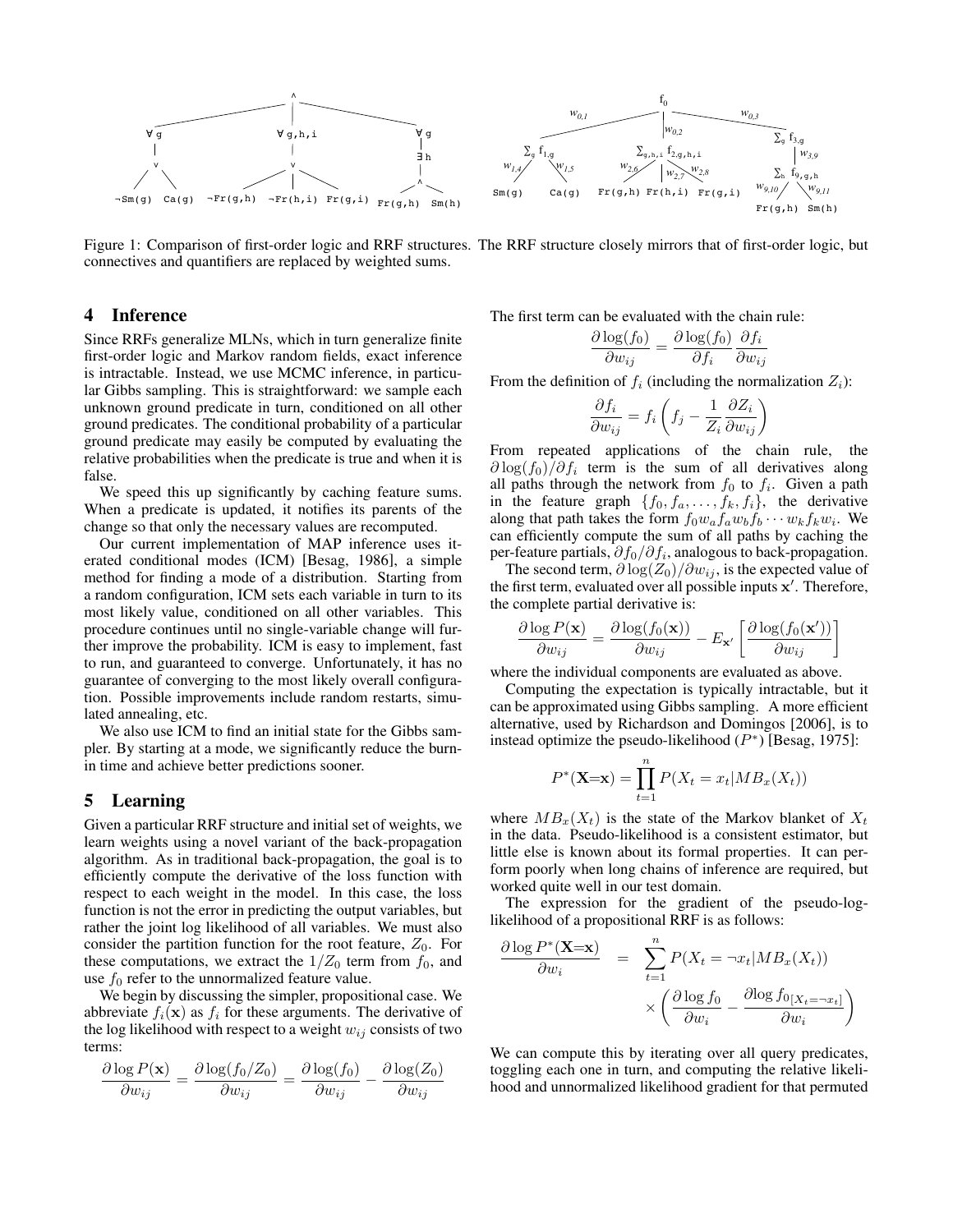state. Note that we compute the gradient of the unnormalized log likelihood as a subroutine in computing the gradient of the pseudo-log-likelihood. However, we no longer need to approximate the intractable normalization term, Z.

To learn a relational RRF, we use the domain to instantiate a propositional RRF with tied weights. The number of features as well as the number of children per feature will depend on the number of objects in the domain. Instead of a weight being attached to a single feature, it is now attached to a set of groundings of a parfeature. The partial derivative with respect to a weight is therefore the sum of the partial derivatives with respect to each instantiation of the shared weight.

## 6 RRFs vs. MLNs

Both RRFs and MLNs subsume probabilistic models and first-order logic in finite domains. Both can be trained generatively or discriminatively using gradient descent, either to optimize log likelihood or pseudo-likelihood. For both, when optimizing log likelihood, the normalization constant  $Z_0$  can be approximated using the most probable explanation or MCMC.

Any MLN can be converted into a relational RRF by translating each clause into an equivalent parfeature. With sufficiently large weights, a parfeature approximates a hard conjunction or disjunction over its children. However, when its weights are sufficiently distinct, a parfeature can take on a different value for each configuration of its children. This allows RRFs to compactly represent distributions that would require an exponential number of clauses in an MLN.

Any RRF can be converted to an MLN by flattening the model, but this will typically require an exponential number of clauses. Such an MLN would be intractable for learning or inference. RRFs are therefore much better at modeling soft disjunction, existential quantification, and nested formulas.

In addition to being "softer" than an MLN clause, an RRF parfeature can represent many different MLN clauses simply by adjusting its weights. This makes RRF weight learning more powerful than MLN structure learning: an RRF with  $n + 1$  recursive parfeatures (one for the root) can represent any MLN structure with up to  $n$  clauses, as well as many distributions that an n-clause MLN cannot represent.

This leads to new alternatives for structure learning and theory revision. In a domain where little background knowledge is available, an RRF could be initialized with small random weights and still converge to a good statistical model. This is potentially much better than MLN structure learning, which constructs clauses one predicate at a time, and must adjust weights to evaluate every candidate clause.

When background knowledge is available, we can begin by initializing the RRF to the background theory, just as in MLNs. However, in addition to the known dependencies, we can also add dependencies on other parfeatures or predicates with very small weights. Weight learning can learn large weights for relevant dependencies and negligible weights for irrelevant dependencies. This is analagous to what the KBANN system does using neural networks [Towell and Shavlik, 1994]. In contrast, MLNs can only do theory revision through discrete search.

## 7 Experiments: Probabilistic Integrity **Constraints**

Integrity constraints are statements in first-order logic that are used to detect and repair database errors [Abiteboul *et al.*, 1995]. Logical statements work well when errors are few and critical, but are increasingly impractical with noisy databases such as those that arise from the integration of multiple databases, information extraction from the web, etc. We want to make these constraints *probabilistic*, so we can statistically infer the types of errors and their sources. To date, there has been very little work on this problem. (See [Andritsos *et al.*, 2006; Ilyas *et al.*, 2004] for two early approaches.) This is a natural domain for MLNs and RRFs, since both use first-order formulas to construct probability distributions over worlds, or databases.

The two most common types of integrity constraints are inclusion constraints and functional dependencies. Inclusion constraints are of the form:

$$
\forall x.(\exists y. R(x,y)) \Rightarrow (\exists z. S(x,z))
$$

For example, in Company X, R could be the relation "ProjectLead" (x is in charge of project y) and S could be the relation "ManagerOf" (x manages employee z). This constraint says that every project leader manages at least one other worker. Of course, some employees could manage other employees without being the lead on any project.

To evaluate MLNs and RRFs on inclusion constraints, we generated domains consisting of 100 people and 100 projects. With probability 0.25, a person x is a project leader, and leads (or co-leads) each project y with probability 0.1. For each project x leads, x manages employee z with probability 0.05. Additional managing relationships are generated with a probability that we vary from 0.001 to 0.1. However, the actual leadership and management relationships are unobserved: we only see noisy versions, which are corrupted with a probability that we vary from 0.0 to 1.0.

We converted the constraint formula into an MLN and an RRF as described in previous sections and added the implications  $\texttt{ProjectLeaf}(x,y) \, \Rightarrow \, \texttt{ProjectLeaf}'(x,y)$  and  $M$ AanagerOf(x,z)  $\Rightarrow$  ManagerOf'(x,z), where the predicates with primes are the observed ones. We found that both MLNs and RRFs worked better when given both directions of the integrity constraint, since project leaders manage people and managers lead projects. We learned weights to optimize pseudo-log-likelihood in all models. The results are shown in Figure 2. Each data point is an average over 10 train/test set pairs. RRFs show a consistent advantage over MLNs, because they can better represent the fact that an employee who manages many people is probably a project leader, while an employee who manages few people may not be.

The second type of integrity constraints, functional dependencies, are of the form:

$$
\forall x,y_1,y_2.(\exists z_1,z_2.R(x,y_1,z_1)\land R(x,y_2,z_2))\Rightarrow y_1=y_2
$$

In a functional dependency, each x determines a unique y (or an equivalence set of ys). For example, suppose Company X has a table of parts suppliers represented by the relation Supplier(TaxID, CompanyName, PartType). A sup-